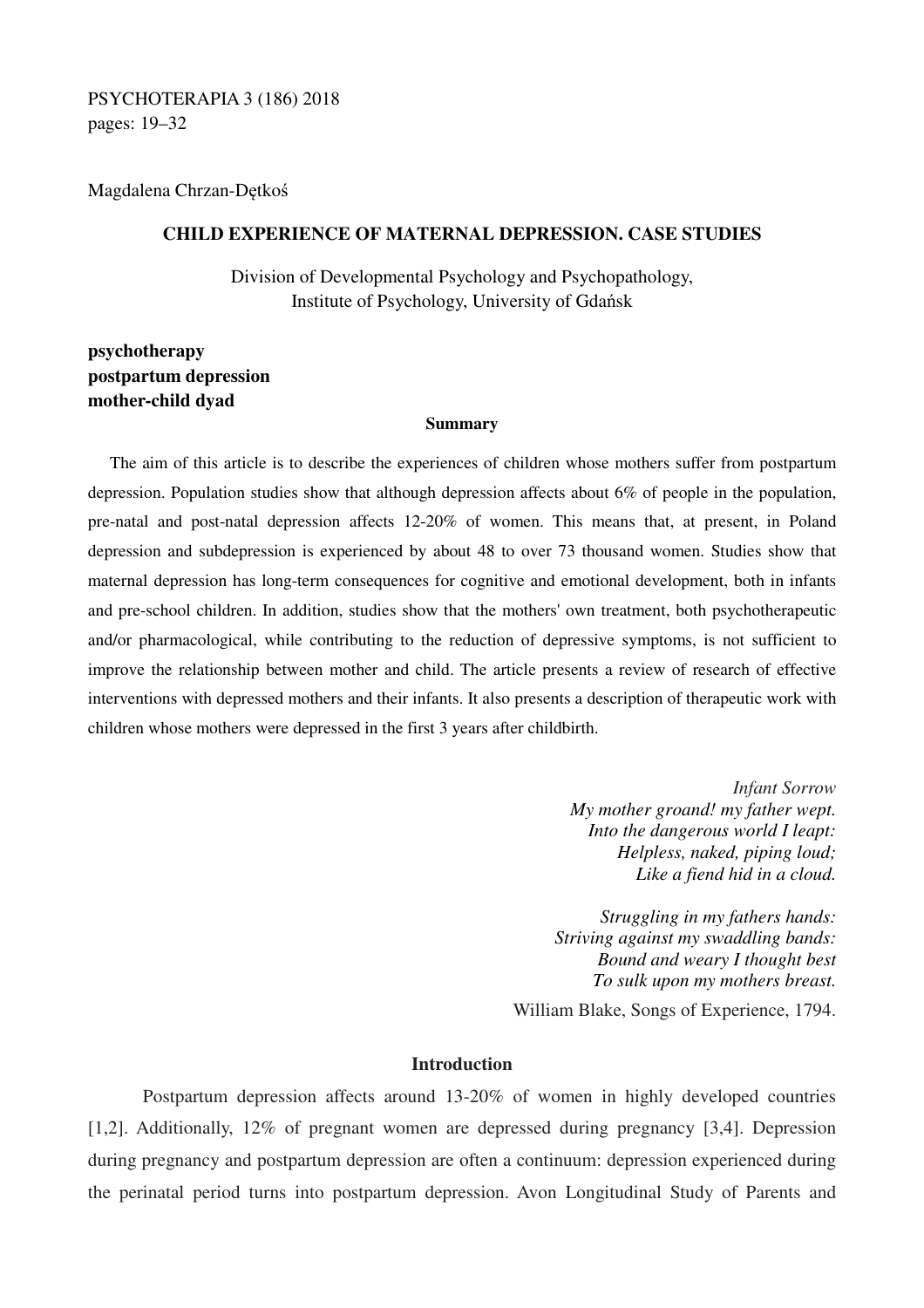Children (ALSPAC) population studies conducted in the United Kingdom show that the mother's depression, which begins between 2 and 8 months after childbirth, tends to become chronic. Mothers who become ill during this time span are significantly more likely to be depressed 11 years later [5].

According to Beck's study [6], the occurrence of postpartum depression is best predicted by prenatal depression. The DSM V includes the subtype of postpartum depression starting during pregnancy – the distinction of this subtype is particularly important given the increased risk of suicide. Young age of the mother, fewer years of education, depressive episodes in the past, the use of antidepressants during pregnancy, problems with the child's development, low self-efficacy as a parent, difficulties in the marital relationship, and occurrence of stressful life events are other risk factors of postpartum depression which are described in the literature [6]. Psychosocial factors such as poverty, relationship difficulties, stressful life events are more predictive of postpartum depression than biological factors and hormonal changes observed in this time period. Postpartum depression usually lasts from 2 to 6 months, although in some cases it continues for even more than one year. 50% of the offset of postpartum depression occurs in the first three months after delivery and 75% in the first seven months [7].

According to research, maternal depression increases the risk of a child's psychological disorder significantly more than smoking, alcoholism and even emotional and physical violence [8]. Milgrom's study [9] demonstrated a relationship of maternal sensitivity with atypical patterns of infant development and temperamental difficulties in children, whose mothers had postpartum depression at 48 months of the children's lives. Children of mothers with postpartum depression have lower intelligence quotients, what confirms the long-term effects of postnatal depression on the functioning of a child [9]. The longitudinal ALSPAC study, cited above, showed that children of mothers with postpartum depression compared to those of non-depressive mothers experience problems with behavior four times more often (between 3 and 4 years of age), are twice as likely to have difficulties learning mathematics aged 16 years and have a seven times higher risk of depression aged 18 [5].

The first year of life is an important period for the development of the infant's selfregulation, which is one of the reasons why postpartum depression of the mother results in negative consequences for the child's development. Self-regulation of the infant is a competence largely dependent on the interaction with the main caregivers: on their sensitivity and responsiveness to the messages sent by the child. Postpartum depression damages the mother's ability to react responsibly, including the perception of signals sent by the infant, which negatively affects the mother-infant relationship as well as the child's competences associated with coping with emotions and resilience to stress [10]. The depressed mother's difficulties in reacting and interpreting the signals sent by the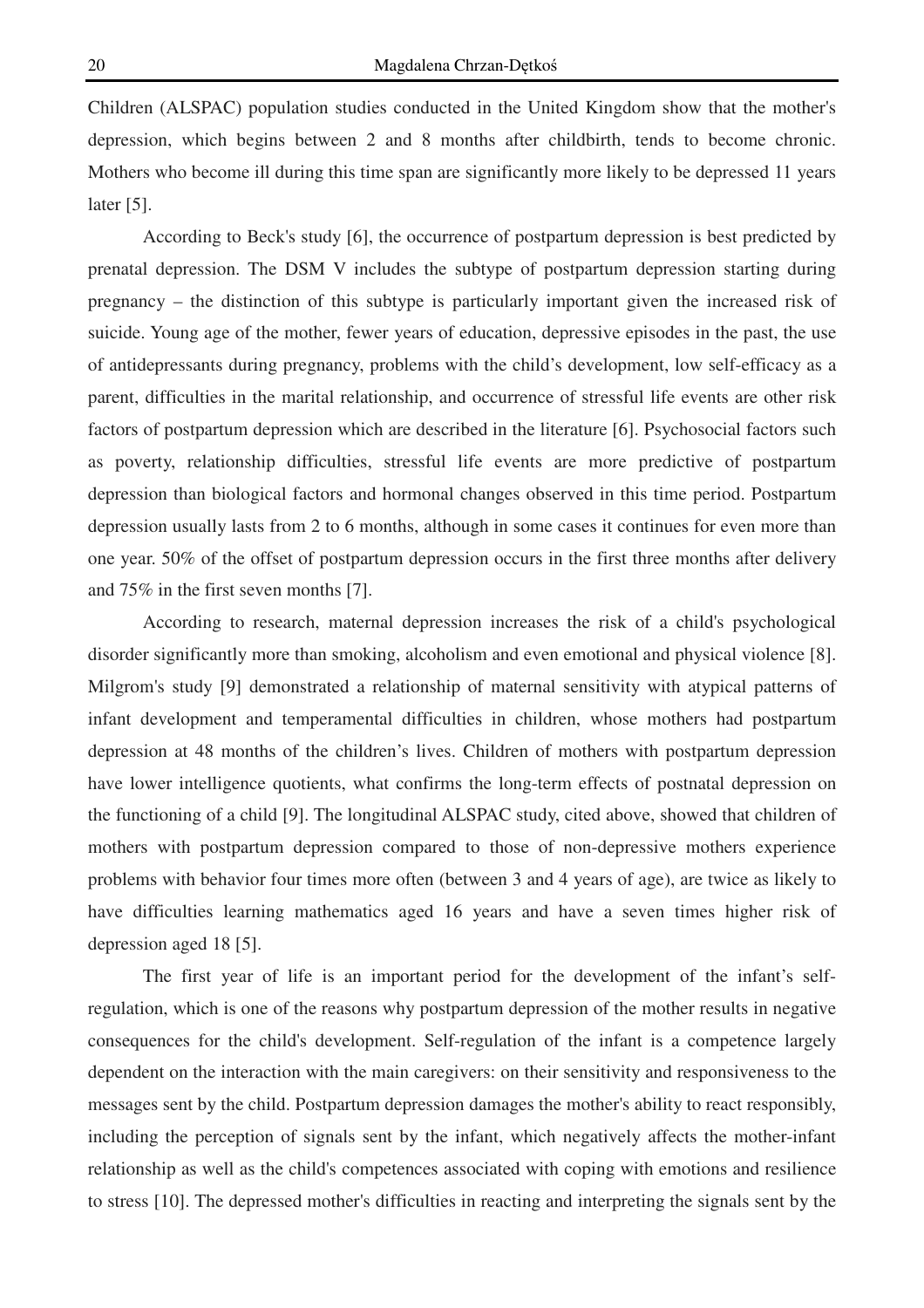child, as well as the interactive patterns, which are used by even a 4-month-old infant in this connection, seem to co-create a mechanism crucial to understanding the impact of the mother's negative mood on her child's development.

We have extensive knowledge about depression in mothers; in most European countries screening is carried out, enabling early identification of women at risk of the disease. However, adequate help and treatment still remain an important dilemma. Although psychological and psychiatric interventions that focus on reducing the symptoms of maternal depression are highly effective, they do not seem to play a protective role in the development of the infant: they do not reduce the developmental risk of the child caused by maternal depression [12–14]. For example, Cooper et al. [7] compared counseling, psychodynamic psychotherapy, cognitive-behavioral therapy, and standard care (treatment as usual). The highest efficacy of treatment has been observed for psychodynamic therapy. Psychodynamic psychotherapy was associated with the reduction of depressive symptoms – as compared to standard care, but unfortunately, the effects did not persist until the measurement 9 months after the end of therapy. A team of researchers led by Logsdon [13] has shown a significant reduction in symptoms of depression 8 weeks after pharmacological treatment (nortriptyline and sertraline). Pharmacology, however, did not affect the quality of parentchild relationships. Interventions that mostly altered the relationship between mother and child were those that included both mother and infant, for example, those provided by experienced nurses. The explicit aim of these interventions was also the improvement of maternal responsiveness [14, 15].

Psychological and pharmacological interventions aiming to reduce depressive symptoms in mothers do not translate into qualitative changes in the relationship with their children, which is an interesting regularity. This might be related to the fact that the evaluated therapies were short-term and did not allow to change the patterns of relations with others. From the psychodynamic perspective, but also based on the results of pharmacotherapy studies [13], the symptomatic improvement in depressed mothers does not change their relationship patterns and depressive mechanisms of personality functioning. Only working on this problem in a long-term therapy provides the possibility to introduce changes in the functioning of close relationships. In addition, as the Beebe research [10] shows, the depression of the main carer changes the interaction patterns in the mother-child dyad. Depression not only affects the functioning of the mother, but also the child. The infant, accustomed to the lack of responsiveness, may send fewer, or altered, interpersonal messages - which may also contribute to the persistent lack of mutual synchrony. One could hypothesize that the combination of therapy with the modeling of certain caring behaviors, which is possible due to the contact of a mother with nurses and midwives, makes it possible to change the patterns of interaction with the infant. Additionally, the results of Salomonsson and Sandel's study [16] show that not all mothers are able to use psychoanalytic therapies. Young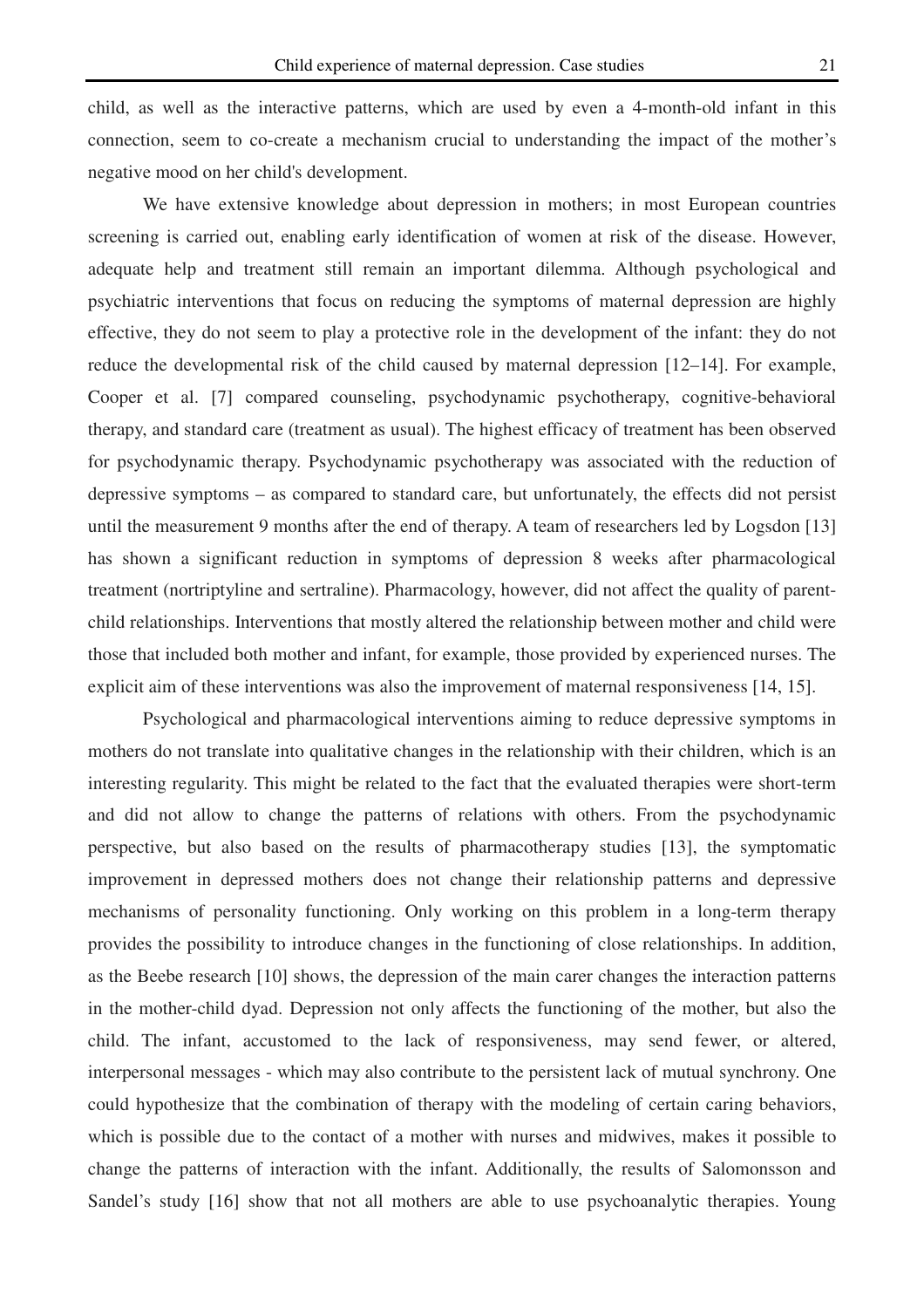mothers described by these researchers as having an "abandoned' state of mind: left by their partner or other important people in their lives, perceiving a child as competing with their needs to receive care from others, are not able to effectively use the mother-child psychoanalytic therapy alone. It turned out that, standard, regular and frequent visits of midwives, which were available in the Swedish health care system, were more effective in their case, both for them and for the relationship with the child.

 To answer how the depression of the main caregiver affects the child and why the mother's therapy alone may not be sufficient, the analysis of experiments in developmental psychology and clinical cases may be helpful. Depression of the main caregiver is a form of neglecting the child. A specific pattern of interaction between parent and child is shaped during the period, in which the mother, because of her condition, is not able to react sensitively to the infant's signals [10]. Procedural representations in 3–4-month-old babies are already relatively extensive: infants of this age expect coherent reactions in response to their behavior [17]. Optimal for the development of the baby (including the development of a confident attachment style) is the average range of coherence in the mother-child dyad [18]. High consistency in the relationship corresponds to a state of alarm and is associated with the development of avoiding attachment, while low consistency is associated with inhibiting or withdrawing from contact.

Research, among others that of Beatrice Beebe and her colleagues [10], describe interactive patterns in the dyad infant–depressive mother. As early as in the fourth month of life, the interactive patterns of depressive mothers' children are different from the patterns of infants with healthy mothers. Depressive mothers, in contrast to non-depressant mothers and their children, have lower coordination of vision patterns and create a common pattern of visual withdrawal. However, both the mother with symptoms of depression and the baby look at each other much longer compared to children in the control group. This pattern is defined by the researchers as "vigilant". Both mothers and infants are therefore less predictable interaction partners: they look at each other longer but they coordinate less. Despite the reduced coordination of looking, the depressive mothers, in comparison to the control group, have an increased coordination with the child's affect. They are overly excited when their children exhibit positive affect and overly disappointed when their children are irritable or are in a bad mood. Infants of depressive mothers also have increased coherence in the coordination of their touch: they are more likely to touch their mother when her touch is warm and less when she becomes less sensitive and more intrusive. Children from the control group did not coordinate their tactile patterns in this way: they touched their mother regardless of her affect. Coordinating the affective and tactile coordination by children in response to their mothers' states indicates their interpersonal vigilance. These interactive patterns show that a child aged 4 months can not freely "use" the presence of a guardian, but adjusts his affect and behavior to the affect and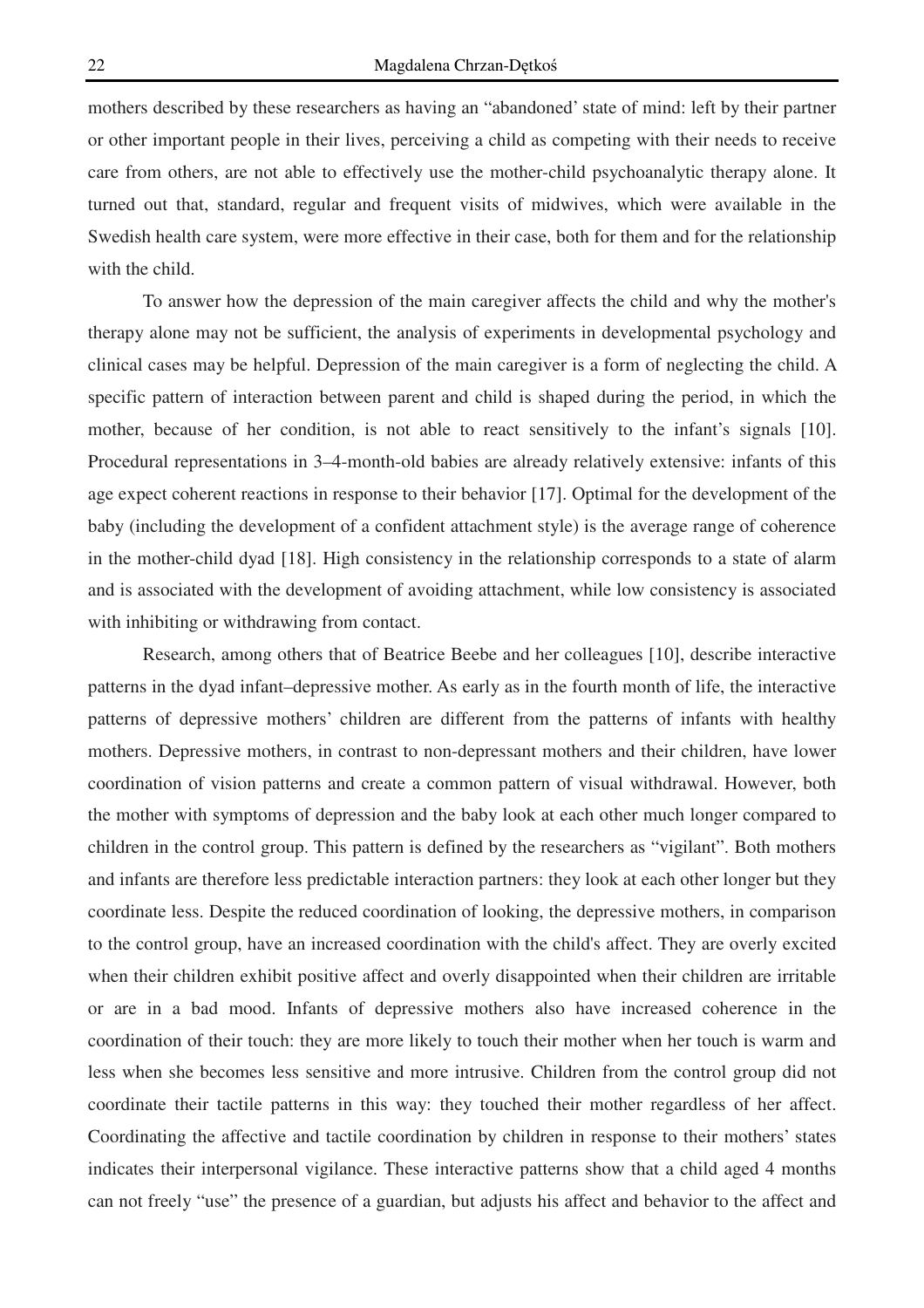behavior of the mother. These studies also show how the mother's depression interferes with the child's interactive expectations and creates a situation in which the child becomes overly alert to the signals sent by the mother.

Another study, which aimed to understand a child's reaction to the emotional withdrawal of a depressed parent is the *still face* experiment by Edward Tronick<sup>1</sup> [11] – a short film from the study can be found in the web (link in the footnote). This experiment illustrates the importance of contact and "nonverbal conversation" in the development of a child's self-regulatory competencies. When the mother stops responding to the baby's non-verbal cues, his/her tension exceeds the child's selfregulating possibilities: the baby begins to cry desperately. This clearly shows how a baby asks his mother to help him in dealing with tension that he can not handle with. The film also shows how fast the emotional response of the mother, her perception and reaction to the baby's tension brings him immediate relief. The baby, whose messages, behaviors, affections are not reflected by its mother, experiences painful interruptions in contact. The child's feelings, intentions, desires are not reflected by the mother and are not regulated, while this would be necessary for the development of the child's own thinking ability. Infants and young children consistently need their parents - adults who support them in the process of self-regulation and react to signals sent by them: The studies by Tronick [11], Beebe [10] and Jaffe [18] show that in the case of maternal depression this process is reversed and the child withdraws or develops excessive alertness to the signals sent by the mother. According to the Swedish professor Bjorn Salomonsson [19], from the infant's perspective in relation with a depressed mother, the main difficulty of the child is not his fear, caused by the lack of contact and no reaction of the mother but the state of chronic tension. In the situation of maternal depression, the uncontained feelings of a child that have not been elaborated by the mother, return to the child further loaded with complex and often strong maternal feelings. Louis Emanuel [20] believes that a child may unconsciously experience their mother's inability to receive and contain his/her feelings as aversion or even aggression. The state of internal persecution or distress increases, what, in turn, in a vicious cycle, increases the anxiety of the baby. Developmentally, a young infant needs to "push" his feelings of anger, dislike, etc. into his mother with increasing anger, because he hopes he will finally receive an answer. But the answer is not coming or is inadequate: the mother may not react or may react with disappointment and anxiety, which, in consequence, causes the infant to develop a variety of defense reactions from the first months of life. According to psychoanalytic concepts, infants develop diverse, defensive forms of behavior which depend on their temperament and enable them to cope with long periods of their mother's lack of attention, her incoherent or unpredictable reactions. Simplifying, infants have two options:

 $\overline{a}$ 

<sup>&</sup>lt;sup>1</sup> The film can be watched here: https://www.youtube.com/watch?v=apzXGEbZht0)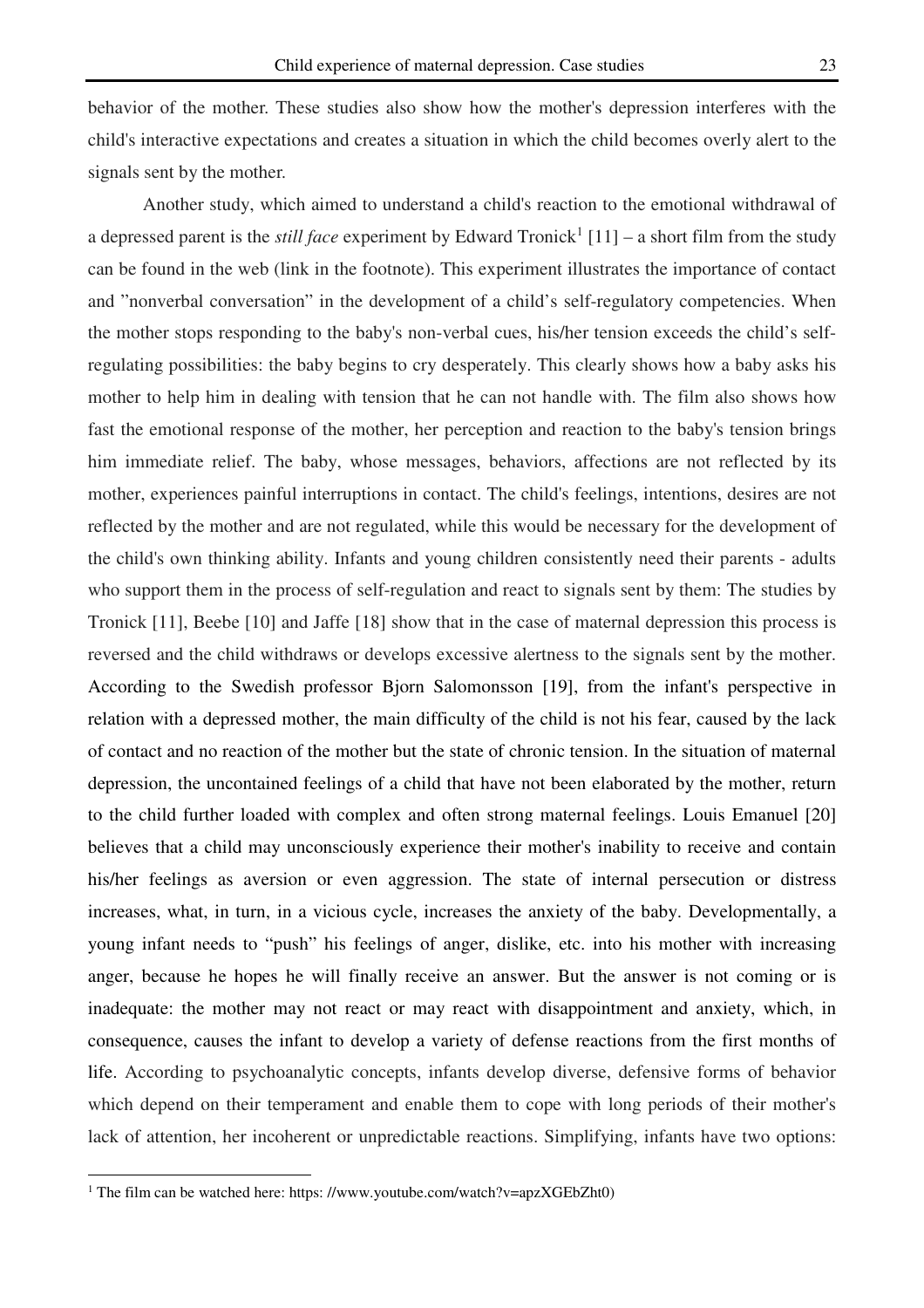they can identify with the unresponsive, absent mother or quickly over-develop the competences associated with independent coping and independence [20].

I would like to illustrate both types of defense organizations with clinical examples. I will present examples from the individual psychotherapy of two children and parent-child therapy. I will describe the work with children of different ages: the youngest is 3 years old and the oldest is 9 years old. In each of the examples, regardless of the child's age, it can be seen how early experiences contributed to the specific perception of themselves and relationships with others.

# **Clinical examples**

#### Case study number 1

In the first example, I will present a child identified with an unresponsive, withdrawn parent. A girl, here named "Kasia", like other children who develop similar defenses, avoided eye contact, focused her eyes on the ceiling or objects. Such functioning may be misdiagnosed as autistic disorder. The authors of the DC 0-3 R classification [21] emphasize the difficulty of diversifying pervasive developmental disorders and depressive disorders in children under the age of 3 years. Infants and small children in this group may experience fears of being alone, have difficulties with sucking/eating and sleeping [19]. It is believed that the more the mother is unconsciously destructive to herself, the more difficult it is for her child to separate from her. Below I present the work with a child who functions this way.

The reason for the consultation of the 32-month-old girl with a psychologist was her disturbing behavior. She did not speak and it had been difficult to get in touch with her for more than half a year. She also did not play in a way that would be expected for her age. In addition, the information obtained from the mother revealed that Kasia was still using diapers and ate only selected products – mainly milk, which she drank from the bottle. She often woke up at night with terrible crying and could not sleep without her mother. During the first two consultations, Kasia was lying on the floor in the office, tapping with wooden blocks. She also took other toys – mostly plastic animals, but she limited her play to putting the animals very close to her eyes and turning them. At that time, she did not show any reaction to the voice of her mother or her stories about their everyday life, nor did she have any interactions with me during the meetings.

According to the interview, up to the  $14<sup>th</sup>$  month of life, Kasia developed normally – however it was hard for me to get any exact data on her infant history and behavior. When she was 14 months old, her mother became severely depressed, she was hospitalized. During a few months of illness, she was lying in bed crying or just looking at the ceiling and not responding. The mother mentioned that Kasia was the only of her children who came to her, lay down next to her and cuddled her.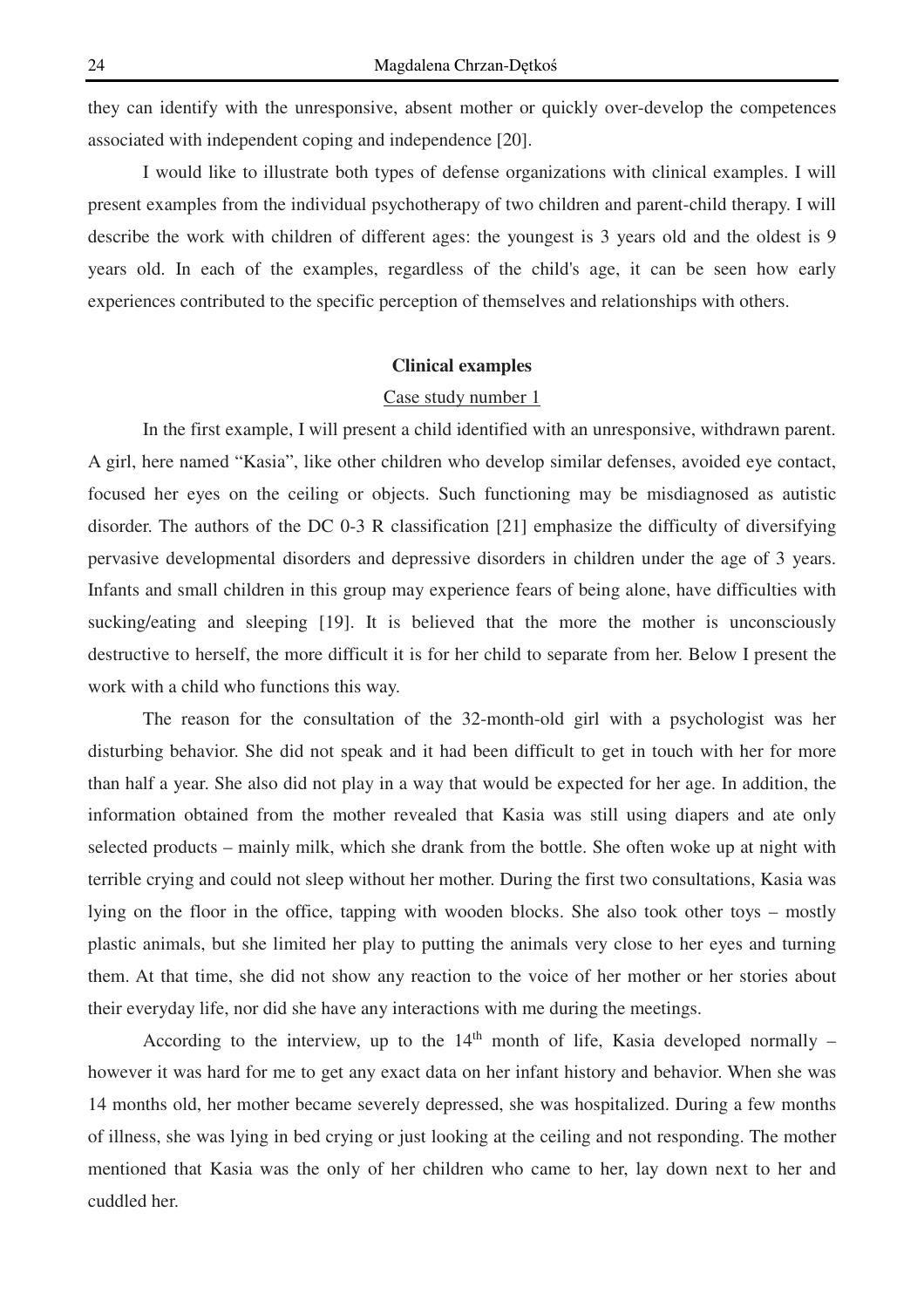At the end of the second session, when I wanted to discuss with the mother the referral to a center for the treatment of autistic children, I imitated the girl's behavior for a moment: I tapped the wooden blocks, saying, depending on the intensity of the tapping: *"Kasia knocked quietly, and loudly, very loudly.*" After some time, the girl suddenly started laughing, looked at me and repeated my words, saying only their first syllables. She wanted to direct my behavior, saying "*qui*" - when she wanted me to knock quietly and "*lo*" - when I was supposed to knock loudly. This game fascinated Kasia. She continued it throughout the session with some minor modifications. Each time I responded to her words, hitting the wooden blocks quietly or loudly, it made Kasia happy.

For the next consultation, the girl appeared looking quite playfully. She led an incomprehensible dialogue with herself and expected that I would continue to play the "opposite play". The girl's mom seemed dim and very tired. During the first two months of work, a regular "schedule" of sessions developed. They started with Kasia's mom talking about the girl's developmental progress: for example, Kasia had begun to eat more food, showed some interest in family life and relations with her siblings. She was happy to visit the park and the seaside, she had begun to speak. However, she spoke only fragments of words and mostly opposites. The girl had started to speak but this was also for a long time limited to saying only the first syllables of opposite words: fast/slow, big/ small.

After this time, the girl started a constant, repetitive play of hide and seek, which lasted for about three months. The child hid in one fixed place in the office. In the meantime, she expected me and the mother to worry and ask: "Where is Kasia?" Then Kasia appeared and walked towards me and her mother, expecting a cheerful greeting, after which she said goodbye, hid again and the play started again. I understood this play as an attempt to secure Kasia's separation feelings. The girl needed to make sure that after the exciting moment – when she was hiding behind the chair – all the people would be in the same place, which meant that separating did not mean losing. This understanding of fun was also discussed with her mother.

The key disturbing element present in Kasia and the relation with her mother revealed quite quickly. During the play, the girl's mother often turned off, drowned in her thoughts and, as a result, fell asleep. Kasia looked anxiously at her mother's absent face. As observed during the meetings, and probably through the everyday routine of Kasia, this sequence of behaviors seemed to confirm the fears of the child that separation might lead to the loss of a responsive mother. Separation seemed to Kasia not to be a developmental experience, which could be survived. The only way to cope with the fears of separation was to "feel stuck" to the mother, however, the child using such defences could not feel truly alive. It also became clear that the mother and the daughter could not be simultaneously "alive". When the mother was revived, her daughter collapsed into her autistic play, returning to knocking down blocks or figures.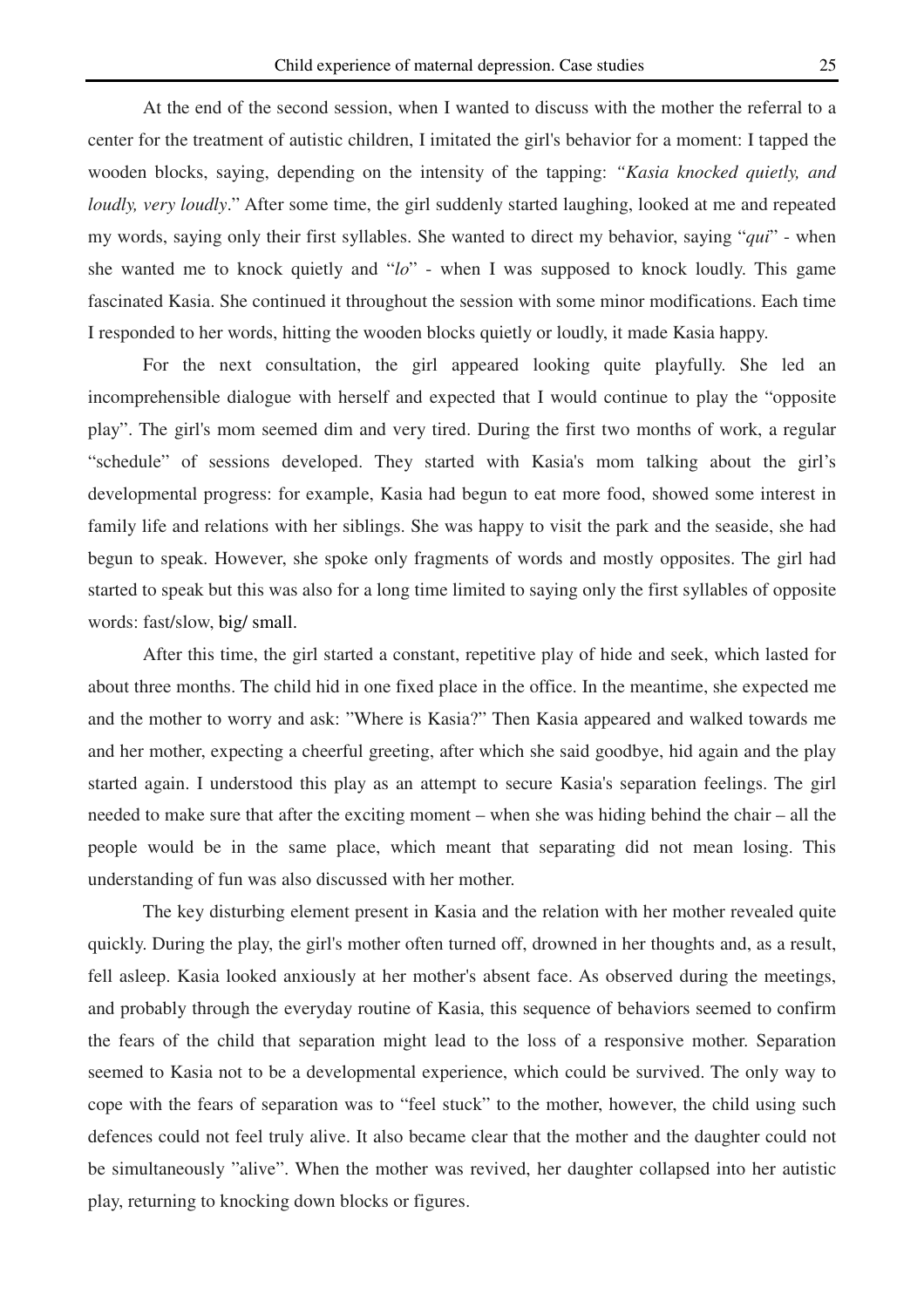Also, the specific origin of speech development and the fascination with opposites were closely related to the psychological functioning of the girl, her inability to function autonomously. Speaking only the first syllables of words, she needed another person who would finish her saying.

Another game which appeared at each session for the first half of the year was the "family mug game". The girl took a large mug, which she called "mom" and three small mugs – "children". Saying "now mum feeds her children", she poured water into the small mugs. When she managed to pour even a few drops into the children-mugs, she poured them back into "mum mug", saying that mum needed it. She continued the game again and again. In the play, the "children" mugs were always hungry and could not get anything from the mother mug for longer. The father mug was absent.

The inner image of the mother (in the sense of the possibility of containing) appeared to be characterized as leaky, not able to support Kasia in her attempts of play, development, and separation. During the sessions, the girl did not address her attachment behaviors to her mother. On the other hand, she was afraid of being separated from her. The sporadically observed, lively affect of the girl met with the withdrawal and inhibition of the mother, which seemed to lead to further withdrawal of the child. The girl, as in the studies of Beebe and colleagues [10] seemed to be unable to benefit from her mother's presence, and presented a kind of vigilance: she was focused on observing the affective changes and mimic expressions of her mother. It made her unable to build a coherent, separate representation of herself and experience the freedom to discover who she was. Increased vigilance, anxious observation of her mother's face and behavior hindered experiencing and in consequence, reliance on her own desires, feelings, intentions. Her desires and intentions seemed to be centered to keep her mother alive what led to confusion between the self and the other. The girl's play with mugs and pouring the water was, in my opinion, an example of recreation of the process of identification with an absent, not reacting object and represented the picture of the dramatic, inner void experienced by Kasia.

Salomonsson [19. p. 89], who described the experience of a child in contact with its depressed mother, and lists the various stages of the consequences of the collapse of the container:

- 1. Any infant who seeks containment projects onto the mother his/her negative emotions.
- 2. The problem for a depressed mother is that she finds it so hard to receive and process them. As a result, the infant's emotions remain in an un-metabolised state. They frighten the baby who becomes restless and fretful.
- 3. The frightened baby seeks comfort again from the mother. When s/he does this, she is once again drawn into an experience of malfunctioning containment. Alternatively, s/he is reminded of earlier such situations. As a result, s/he avoids the mother or becomes pushy and fretful. Needless to say, this increases the mother's despair.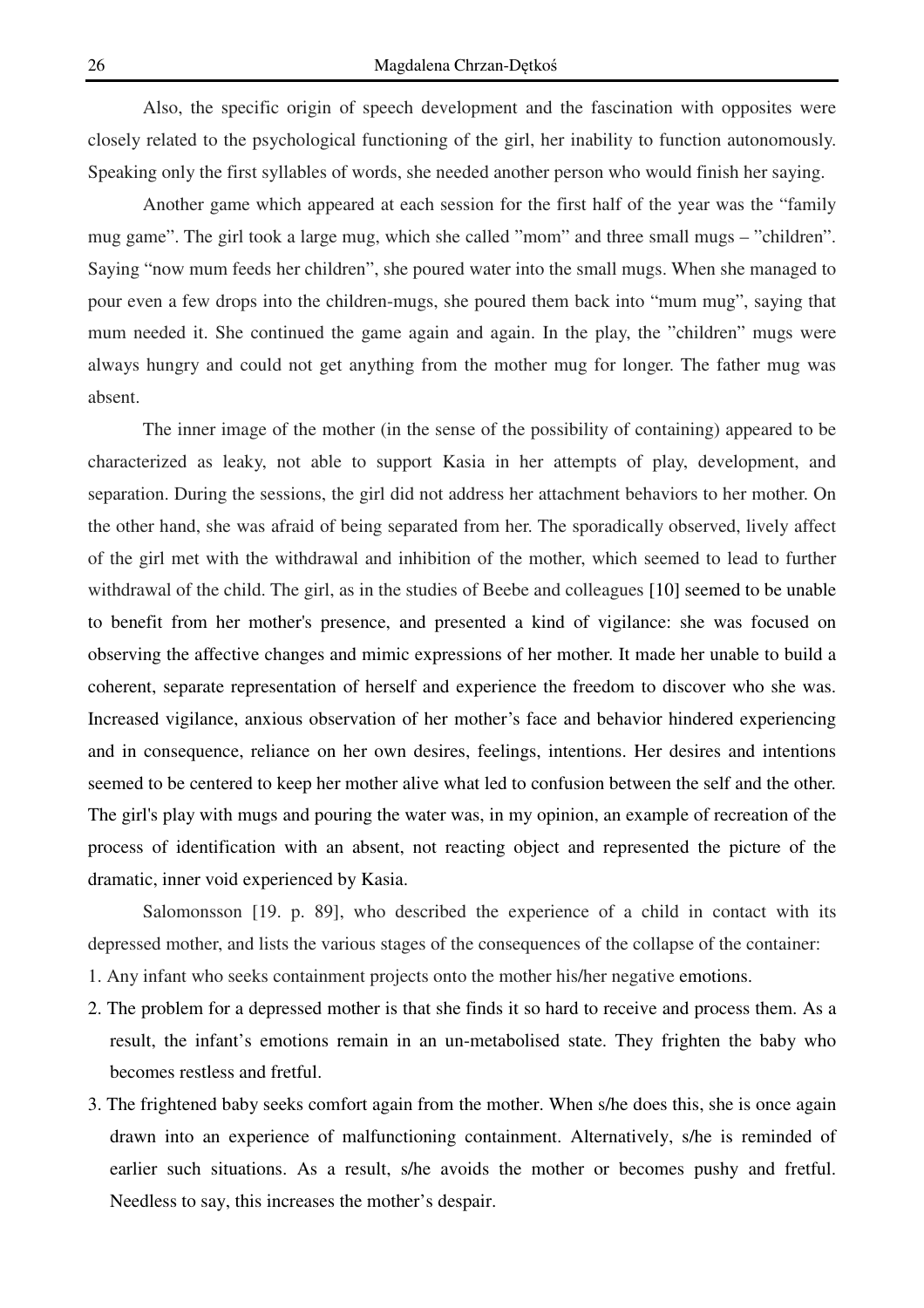- 4. The baby may experience insufficient containment as a hole or as void. This experience may appear clinically as fears of being alone, breast-feeding difficulties, sleeping problems, for example.
- 5. At a later stage, the child may seek to counter the void experience by creating phobic objects, which represent a defence formation. It seems more bearable to be afraid of a phobic object than constantly to be restless or in emotional contact with the void experience.

Kasia, for many different reasons, has chosen the experience of void, but this is not the only option the child has. The second possible answer for the lack of attention is to resign from the states of infantile dependency [19, 20] what will be presented in the subsequent clinical vignette.

### Case studies number 2 & 3

The second possibility for a child's response to maternal depression is the retreat from dependency. The child becomes self-sufficient and controlling. He/she copes with unsatisfied needs trying to ignore them or to behave as if he/she did not have any. Infants like this are often able to sit alone, without help, at a very early age. They do not rely on their carers, they quickly develop a very strong musculature – not only in a physical but, in a sense, also in a psychological way. They stand alone, begin to walk at 6 or 7 months of age. Their lack of vulnerability to injuries and denial of the possibility of any loss dominates their way of being and is a way to deal with disappointment related to unmet needs. In this way, the child does not need to be in touch with the feelings of loss and disappointment [19,20].

Esther Bick [22] described small children developing a muscular "second skin" in the absence of maternal containment. Such children could not count on the support of another person and in some way felt compelled to "stick to themselves." This type of "second skin" in children can increase the suffering of depressed mothers who already suffer from reduced self-esteem. Those mothers become receptors of the child's projections of feelings such as susceptibility to injury, helplessness. Not only do they have their own feelings of inadequacy, difficulties in caring for the baby, but they also have to deal with the projections of the baby's feelings [19].

Children, adolescents, and adults with such history may find it difficult to receive help. It is hard for them to understand that a therapist, like a mother, has something to offer [19, 20]. Such patients can increase the sense of desperation in therapists – as they once increased the sense of hopelessness in their mothers. Such children, when they come to therapy, often present omnipotence, lack of vulnerability and a tendency to "disagree" with the therapist. They can attack him/her in various ways: for example, young adolescents may boast that they have better phones,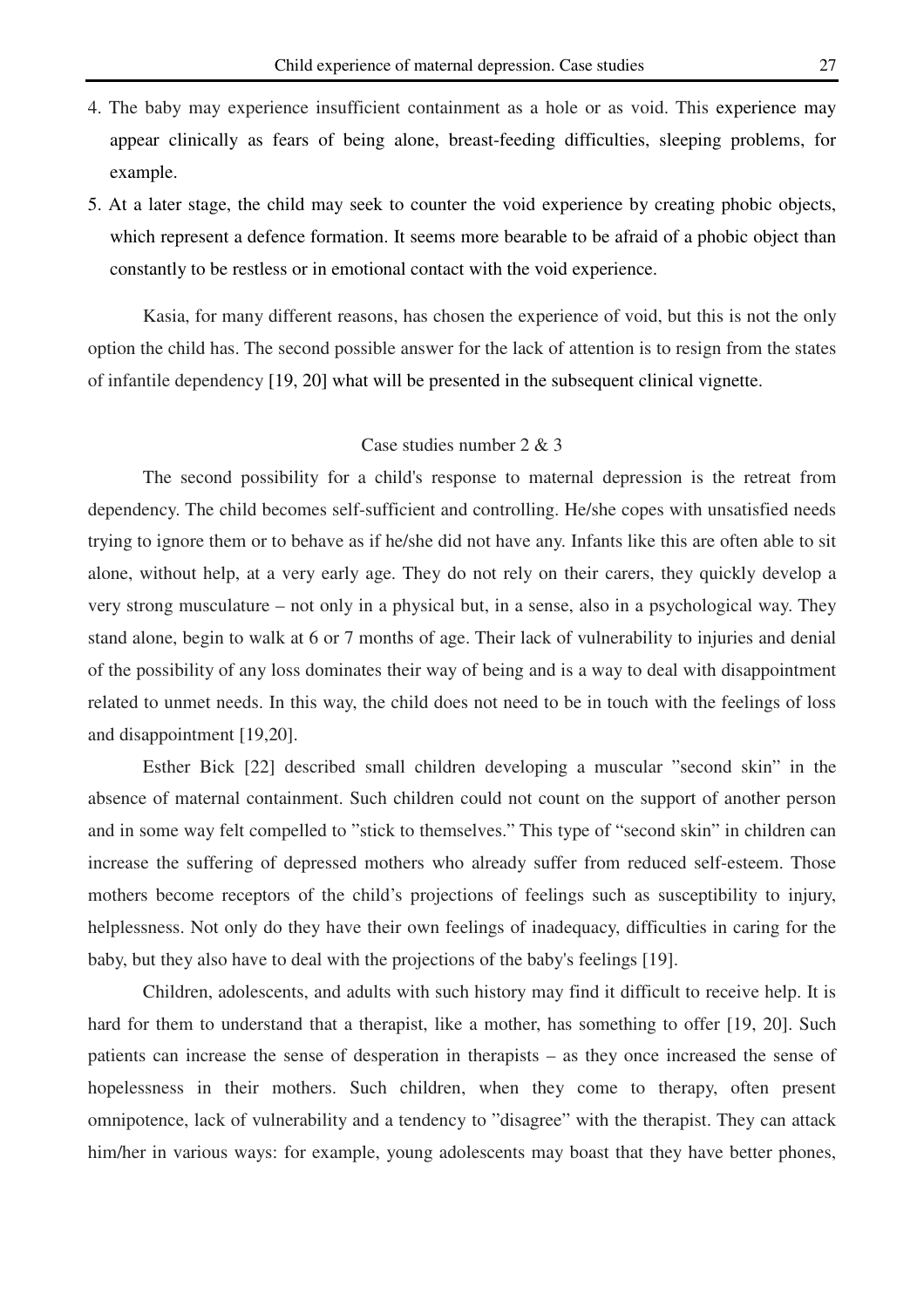better laptops, trying to destroy the "container" (the office or the therapist). They do not see injuries, low self-esteem, mental pain in themselves, but in the others.

An example is an 8-year-old girl, raised for the first few years of her life by a mother suffering from borderline personality disorder, who underwent pharmacological therapy in an irregular manner. The girl came to the therapist's office saying "*I took this teacher and threw him out the window, because he pissed me off and upset me. He had to go to the hospital, his head was broken, he was bleeding*". She also told the therapist to watch her on TV because she would open Euro 2012.

During the first month of therapy, the girl tried to destroy the therapist's office and the toys and objects inside. She chewed toys, made holes in them. After one toy was damaged, she reached for another. The therapist reacted to such behaviors in countertransference with increasing frustration and a strong desire to reject her. Such an exchange might have been an attempt to recreate the situation the girl already knew: rejection of therapy – or the attempt to perceive it as the "void" experience. The child also wanted to communicate in this way her early experience of a "leaky, rejecting" experience in her early relationship with her carers. Naming the child's behavior – explaining the experienced tension in words that can be thinkable, for example, by saying: "*you may not know whether there is sense to trust another adult"* or *"you bite toys because you are very angry and you do not know how to express it differently"–* resulted in calming the child and created the possibility to play or talk, at the beginning for a couple of minutes, later a bit longer.

 Another example of this kind of child reaction to maternal depression is the vignette of 7 year-old Ania, who had difficulties in school adaptation, concentration, and learning. The child had been neglected by her biological family and abused in a family home when she was 3 years old. She was in a foster family. Ania referred to herself as "nobody", she did not respond to her name, she followed strangers on the street – as if she did not recognize who she knew and who she did not know. It seemed that there was no psychological "skin", Ania's representation of herself as a separate person. She expected to look at her all the time, which, however, did not serve the development of interaction or interpersonal exchange. During the first consultation, the girl talked about her plans to kill herself, what made me feel strong anxiety and horror. In my office, the girl was throwing toys and was mostly occupied trying to check if the toys were in the right place. For example, she wanted me to order her more toys, and on the next session, she checked whether they had been bought. She often took scissors and looked at me. It could be assumed that the girl generally aroused a kind of aversion and horror in others. After some time, I connected the vague anxiety that came to me the day before the date of her session, with the history of the girl. Interestingly, at about this time the girl began to play the play of "abandoned child" with me. I think that a representation of her horrible early experiences could begin to create. In her play, the child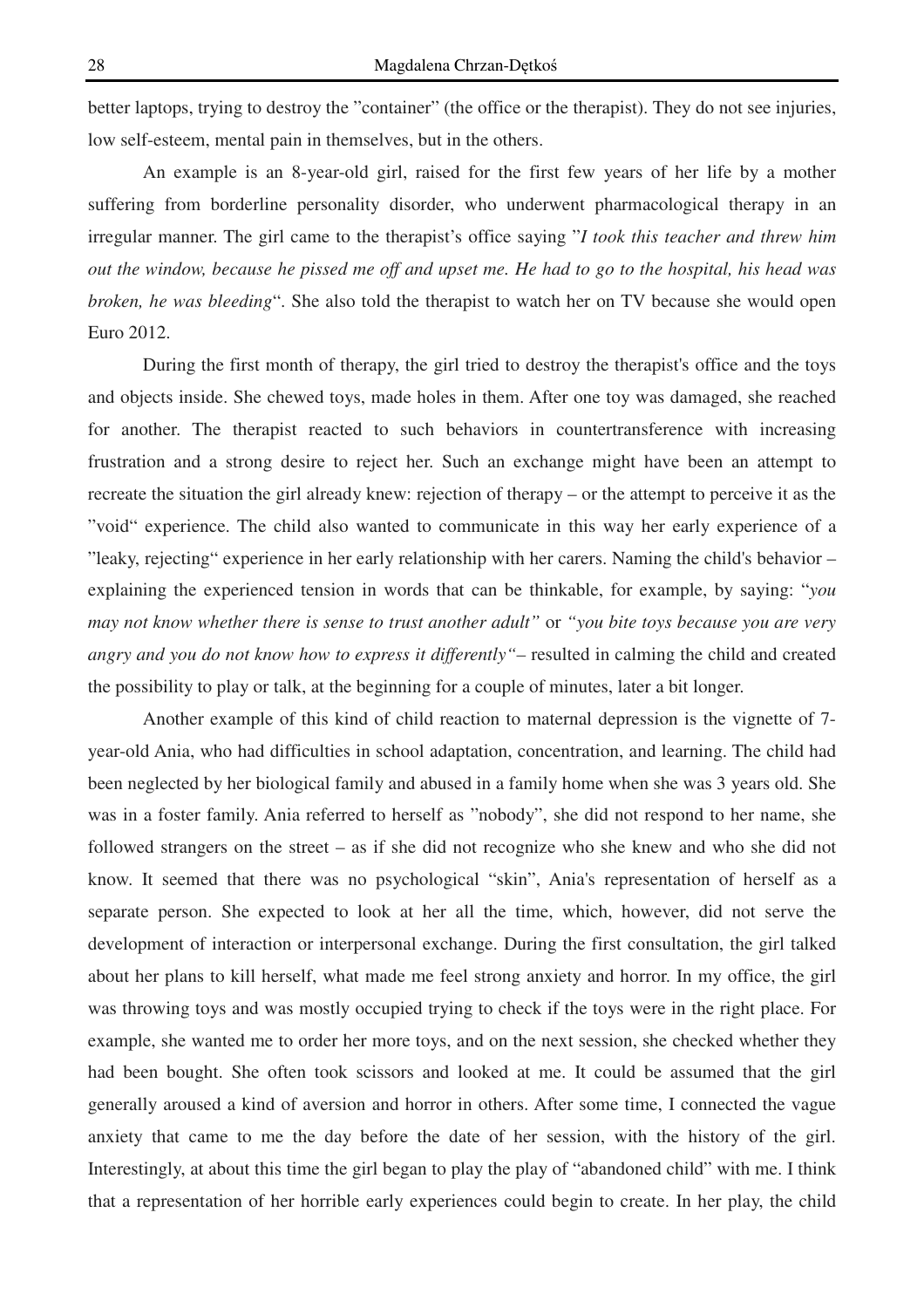had to wait very long and search for her parents. All around her were bandits, they shot, while she stood alone and was exposed to the attacks of wild figures fighting around her. She waited until she almost lost hope, but in the play, her parents finally found her. They came with a big car, which she called "container". Despite the great difficulty of focusing attention on one task, Ania was able to build this vehicle very long and patiently. We could talk about this game: for example, saying that when she was waiting for so long, she had a lot of feelings, expectations, anxiety, anger, and rage against the imaginary parents, but also against me – at that time the girl had sessions only once a week.

#### **Discussion**

Relationships, the ability to accept and reflect the mental states of the child provide him/her new possibilities for thinking. When we, as therapists, say to infants: "*You saw that your mom was upset when you came out here last time and now you are afraid"* – the baby does not understand our words, but the quiet voice, trying to understand the tension of the child may introduce some kind of solace. To older children we say: "*When you are playing with me, you are reminded of various unpleasant things. But if you were watching fairy tales, you would not have to think about painful things. Perhaps that is why you would like me to buy a television."*

Building meanings is not just words or a calm voice. It's a message that you can think about feelings and mental states together. The therapist's comment or hypothesis is not always accurate, but the key is to show that feelings, desires, motivations can have their representations that you can think about together. According to Tronick, every semiotic exchange develops on the path of a certain mess or misunderstanding [in: 23]. On the basis of the microanalysis of video records, Beebe [11] and Jaffe [19] discovered that the average coherence of interaction is optimal for the child's development, moments of misunderstanding and lack of coherence are inevitable. However, it is hoped that the therapeutists' interpretations will be a kind of accurate translations of children's desires, fantasies and fears: from a more primitive level to a more engaged one. Translation is crucial for the child and it may be particularly important for a child whose primary/main carer suffered from depression or other mental illnesses [24]. A child who has experienced nameless, unrevealed fear in his past and, depending on the conditions, has withdrawn from interactions – as it was described in Kasia's case – or developed hyperactive, controlling patterns of behavior as in cases 2 and 3, may feel understood during the therapy. His incomprehensible behavior may begin to take on meaning due to the creation of representations which can be "thinkable".

According to research, depression is associated with a specific impairment of mentalization skills. Psychic functioning becomes very concrete, people suffering from depression have no possibility of a more complex representation, and thus understanding of their feelings, internal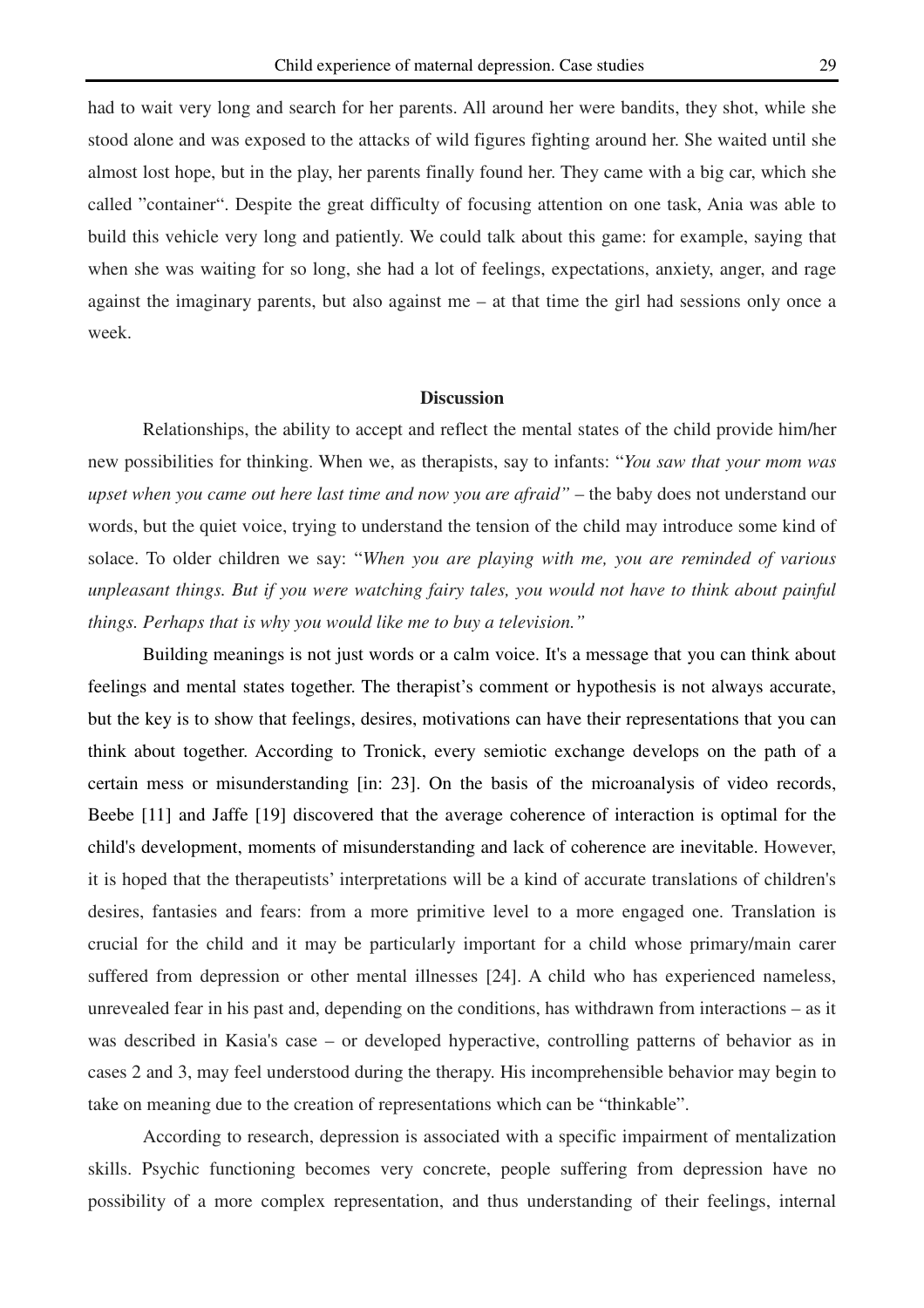states – both their own and that of other people [24], including their children. Their reflective functioning is defined as *hypomentalizing*. Therefore, as shown in the description of Kasia and her mother, both children and their mothers benefit from the common translation of the children's games and comments.

# **Conclusions**

 Finally, I would like to emphasize that although these two solutions: identification with a depressive parent and the premature creation of the psychological "musculature" in order not to feel weak and abandoned, are relatively common from the perspective of the clinical work with children and teenager. Certainly, they will not be able to be observed in any situation when the child is exposed to parental affective disorder, as not all children are equally affected by the same traumatic situation.

The cited clinical examples and research in developmental psychology allow us to formulate several conclusions important both for the prevention of parent-child relationships and for the treatment of mothers and children suffering from depression:

- 1. Due to the prevalence of depressive disorders in pregnant and postpartum women, it is important to adopt a dual-track approach:
	- a. by creating a coherent preventive offer for women at risk;
	- b. and by a therapeutic offer in the case of women suffering from depression.

 It is worth emphasizing that new standards of maternity care provide for screening for depressive disorders in the first and third trimester of pregnancy. It is not clear, however, where the women who will receive an elevated result in screening will be directed: in large cities, the waiting time for therapy at Mental Health Clinics is even about one year [25]. In addition, therapeutic intervention for sick mothers should also include, in some situations, the modeling of sensitive responses to signals sent by the child. This could be a protective function for the development of a child which is not covered by the mother's therapy. According to Beebe [10], mothers and their children could benefit significantly if the mothers could weaken their alertness to the child's reactions: for example, if the baby turns his head – so that it would not be automatically interpreted by his mother as rejection, but for example, a motivation to lower the level of stimulation. Weakening the mother's over-reaction to the child's satisfaction, but also disappointment and anxiety when the child withdraws from contact, would allow the child to feel more free in their interaction. Mothers could benefit from appreciating the importance of their own interactive stability and predictability and that of their babies, which can be supported, inter alia, by interpretation or psychoeducational interventions and e.g. video communication training.

In the case of children's therapy, it seems important to the therapist's ability to build the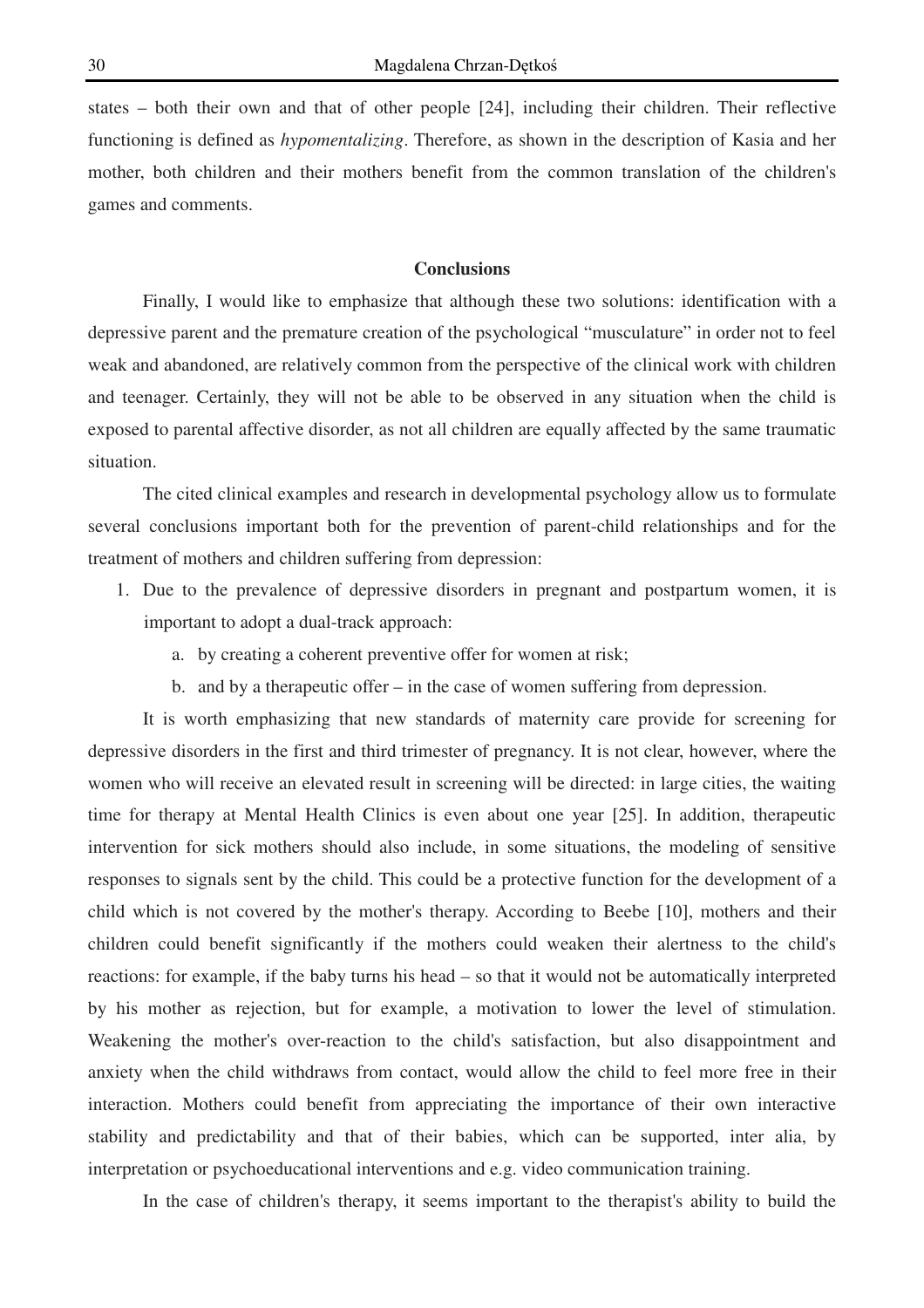child's distinctiveness: increasing his/her ability to rely on his/her own internal states. Research results indicate that children of depressive parents may not know the situation of reflecting their feelings and mental states, described by the state of "average consistency of interaction patterns." Therapy can be such an experience for those children. However, using another person to discover and better understand oneself may not be obvious at all. The depressive parent could have hindered the separation processes, interpreting the autonomy of the child as rejection - which hampered the child's development. On the other hand, excessive autonomy and efficiency of the child may indicate that the child's fear has not been accepted and it develops overly controlling and resourceful ways of functioning so as not to have to experience anxiety, fear, and dependence. In the child's therapy, it is important to broaden his/her ability to experience and tolerate various mental states. Additionally, studies of developmental psychology and research on infants [10, 11, 18] indicate the importance of non-verbal functioning of the child observed during the therapy. Does the child try to tune in to the therapist and in a variety of ways revive him in moments of silence or during breaks in play? Does the child overly watch the face of the therapist, trying to anticipate his reactions or expecting some form of intrusive behavior? These types of procedural interaction patterns can provide hypotheses about the child's early development. Procedural patterns are not included in the child's conscious knowledge of themselves, but talking about them can help the child become more flexible and modify the perception and experience of himself as well as his relationships with others.

#### **References**

- 1. Coates A, Schaefer C, Alexander J. Detection of postpartum depression and anxiety in a large health plan. J Behav Health Serv Res. 2004;31(2):117–133.
- 2. O'Hara MW, Swain AM. Rates and risk of postpartum depression—a meta-analysis. Int Rev Psychiatry.1996; 8:37–54.
- 3. Dayan J, Creveuil C, Dreyfus M et al. Developmental Model of Depression Applied to Prenatal Depression: Role of Present and Past Life Events, Past Emotional Disorders and Pregnancy Stress. PLoS ONE 2007; 5(9): e12942. doi:10.1371/journal.pone.0012942.
- 4. Rubertsson C, Wickberg B, Gustavsson P, Radestad I. Depressive symptoms in earlypregnancy, two months and one year postpartum-prevalence and psychosocial risk factors in a national Swedish sample. Arch Womens Ment Health. 2004;8:97–104.
- 5. Netsi E, Pearson RM, Murray L, Cooper P, Craske MG, Stein A. Association of Persistent and Severe Postnatal Depression With Child Outcomes*.* JAMA Psychiatry. *2*018;75(3):247–253. doi:10.1001/jamapsychiatry.2017.4363
- 6. Beck CT. A meta-analysis of the relationship between postpartum depression and infant temperament. Nurs Res. 1996;45(4):225–230.
- 7. Cooper P, Campbell EA, Day A, Kennerley H, Bond A. Non-psychotic psychiatric disorder after childbirth: a prospective study of prevalence, incidence, course and nature. Br J Psychiatry. 1988;152:799–806.
- 8. Whitaker RC, Orzol SM, Kahn RS. Maternal Mental Health, Substance Use, and Domestic Violence in the